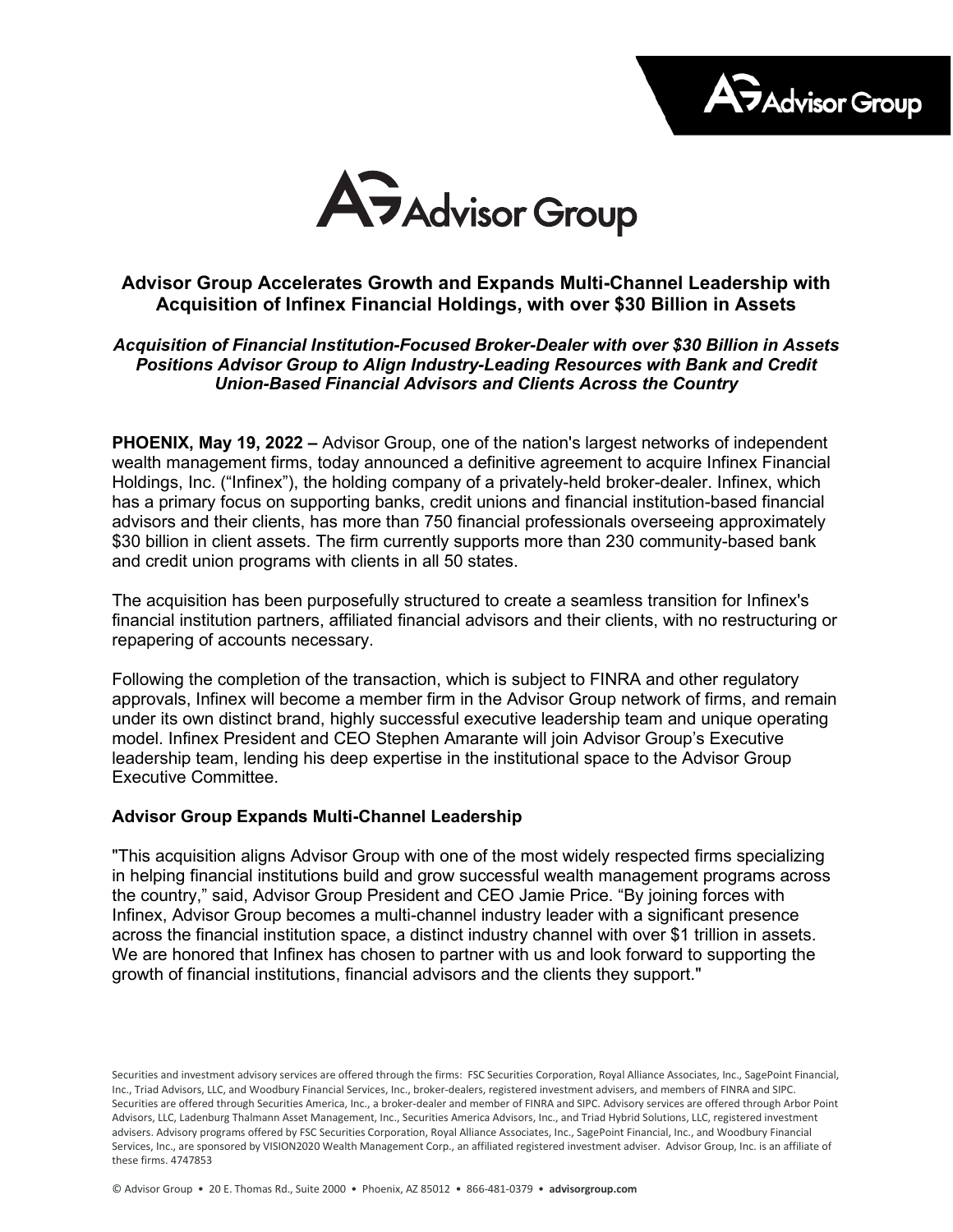

Stephen Amarante said, " As we developed our forward strategic vision, we recognized that driving further scale in the financial institution channel is critical to serving our clients and to achieving a sustainable, premier service experience. Partnering with Advisor Group will allow us to grow our influence and support model while maintaining the value of our firm's culture, people and position in the marketplace."

# **Robust Growth as Last Pure-Play Financial Institutions-Focused Firm**

Founded in 1993 and headquartered in Meriden, Connecticut, Infinex has thrived over the past three decades due to its unwavering commitment to enhancing the client experience by providing personalized support and building long-lasting relationships with banks, credit unions and their advisors.

The firm offers leading-edge technology via a proprietary platform, in-field relationship management support focused on program growth, results-driven wealth and life insurance services, and practice management solutions focused on marketing and referral generation.

The combination of Infinex with Advisor Group is expected to empower the financial institutionfocused firm's already robust year over year growth, as reflected in its compounded annual GDC growth rate of approximately 10%, and total client asset growth of approximately 17% over the last two years.

"Above all else, Advisor Group is focused on generating the right type of growth – Growth that creates further significant investment in solutions and services for the businesses we serve, and that aligns with our culture and values," said Greg Cornick, Advisor Group's President, Advice & Wealth Management. "With the acquisition of this marquee franchise, we have expanded our reach into a key channel with a true partner who is leading the field in this space. It's an exciting time to be part of Advisor Group, and we welcome Infinex to the family."

# # #

## **About Advisor Group**

Advisor Group, Inc., a portfolio company of Reverence Capital Partners, is the nation's largest network of independent wealth management firms, serving approximately 9,700 financial advisors and overseeing approximately \$515 billion in client assets\*. The firm is mission-driven to support the strategic role that advisors can play in the lives of their clients. Cultivating a spirit of entrepreneurship and independence, Advisor Group champions the enduring value of financial advisors and is committed to being in their corner every step of the way. For more information visit [https://www.advisorgroup.com.](https://nam12.safelinks.protection.outlook.com/?url=https%3A%2F%2Fc212.net%2Fc%2Flink%2F%3Ft%3D0%26l%3Den%26o%3D3452016-1%26h%3D925263275%26u%3Dhttps%253A%252F%252Fwww.advisorgroup.com%252F%26a%3Dhttps%253A%252F%252Fwww.advisorgroup.com&data=04%7C01%7Clyue%40haventower.com%7C4d3d9e44811e485de4b008d9f892a4e0%7Cd0dd63bfd2d74384b925d05f6fad60a3%7C1%7C0%7C637814130993094452%7CUnknown%7CTWFpbGZsb3d8eyJWIjoiMC4wLjAwMDAiLCJQIjoiV2luMzIiLCJBTiI6Ik1haWwiLCJXVCI6Mn0%3D%7C3000&sdata=iDFIZjpupnEMT5OgetwPYuDZJ2wtdqZBcoM%2BZsCuPCM%3D&reserved=0)

Securities and investment advisory services are offered through the firms: FSC Securities Corporation, Royal Alliance Associates, Inc., SagePoint Financial, Inc., Triad Advisors, LLC, and Woodbury Financial Services, Inc., broker-dealers, registered investment advisers, and members of FINRA and SIPC. Securities are offered through Securities America, Inc., a broker-

Securities and investment advisory services are offered through the firms: FSC Securities Corporation, Royal Alliance Associates, Inc., SagePoint Financial, Inc., Triad Advisors, LLC, and Woodbury Financial Services, Inc., broker-dealers, registered investment advisers, and members of FINRA and SIPC. Securities are offered through Securities America, Inc., a broker-dealer and member of FINRA and SIPC. Advisory services are offered through Arbor Point Advisors, LLC, Ladenburg Thalmann Asset Management, Inc., Securities America Advisors, Inc., and Triad Hybrid Solutions, LLC, registered investment advisers. Advisory programs offered by FSC Securities Corporation, Royal Alliance Associates, Inc., SagePoint Financial, Inc., and Woodbury Financial Services, Inc., are sponsored by VISION2020 Wealth Management Corp., an affiliated registered investment adviser. Advisor Group, Inc. is an affiliate of these firms. 4747853